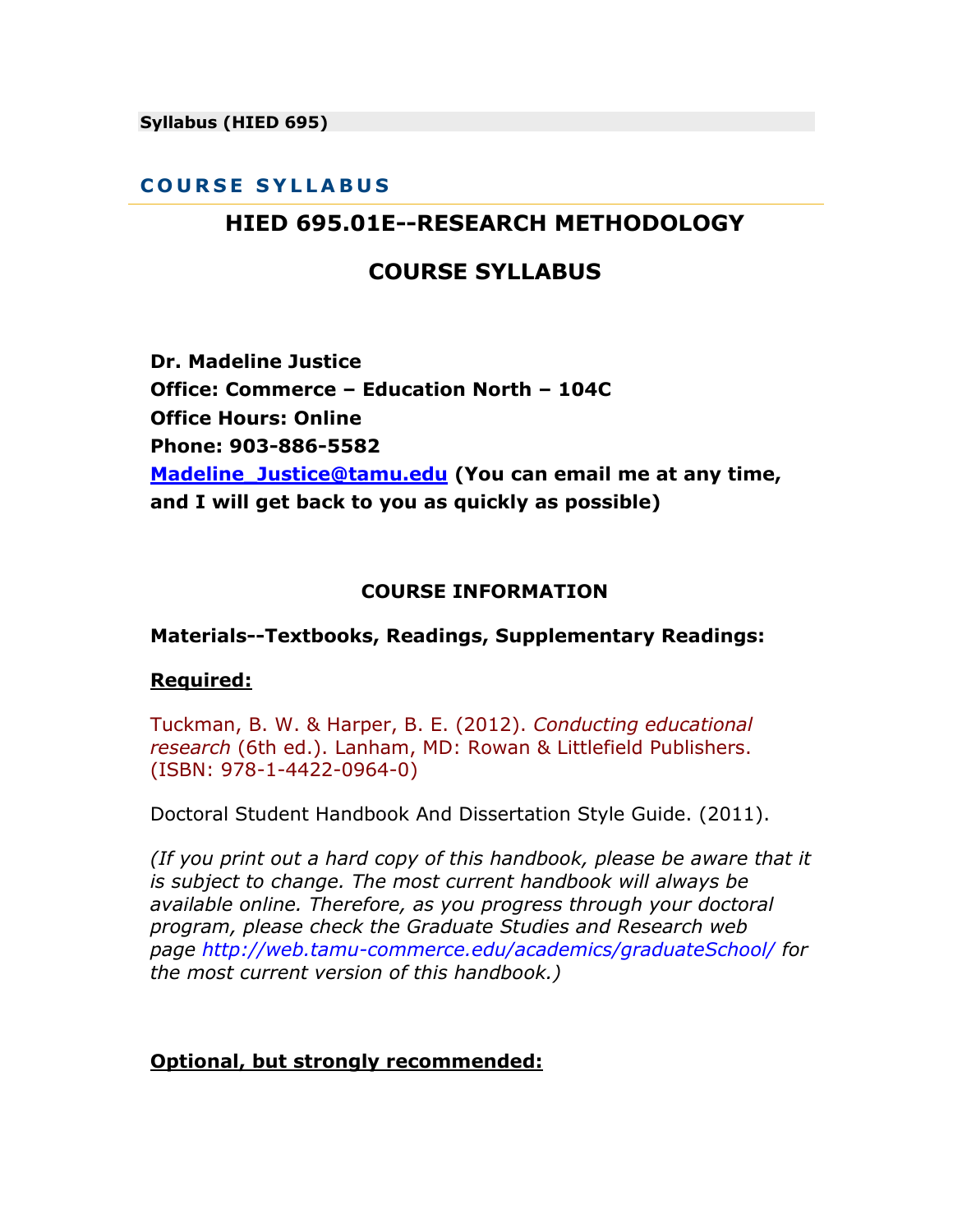Publication manual of the American Psychological Association (6<sup>th</sup> ed.). (2011). Washington DC: American Psychological Association.

*(Please note: although this publication may be accessible in a library or via friends, doctoral students should own a copy of the style manual used for their discipline. HIED 695 assignments must conform to guidance in this particular publication).*

### **Required and supplemental readings:**

These readings are listed in this syllabus under Course Outline.

### **Course Description:**

Three semester hours. This course offers "An overview of research methodology including basic concepts employed in quantitative and qualitative research methods. Includes computer applications for research. Prerequisites: Admission to the Doctoral Program. Note: Meets requirements for a Level I research tool course" (*Graduate Catalog,* 2012-2013, online version).

This course introduces research methods as they apply to the higher education (HIED) field of study. HIED 695 provides a macroperspective of the methods associated with conducting scholarly research in all follow-on core, elective, quantitative and qualitative courses; and the doctoral dissertation. Completion of HIED 695 is a prerequisite for follow-on tools courses.

### **Student Learning Outcomes:**

Upon completing this course, each student will be able to:

- 1. demonstrate knowledge of research processes (reading, evaluating, and developing);
- 2. perform literature reviews using print and online databases;
- 3. employ American Psychological Association (APA) formats for citations of print and electronic materials;
- 4. identify, explain, compare, and prepare the key elements of a research proposal/report;
- 5. define and develop a possible HIED research interest area using specific research designs;
- 6. compare and contrast quantitative and qualitative research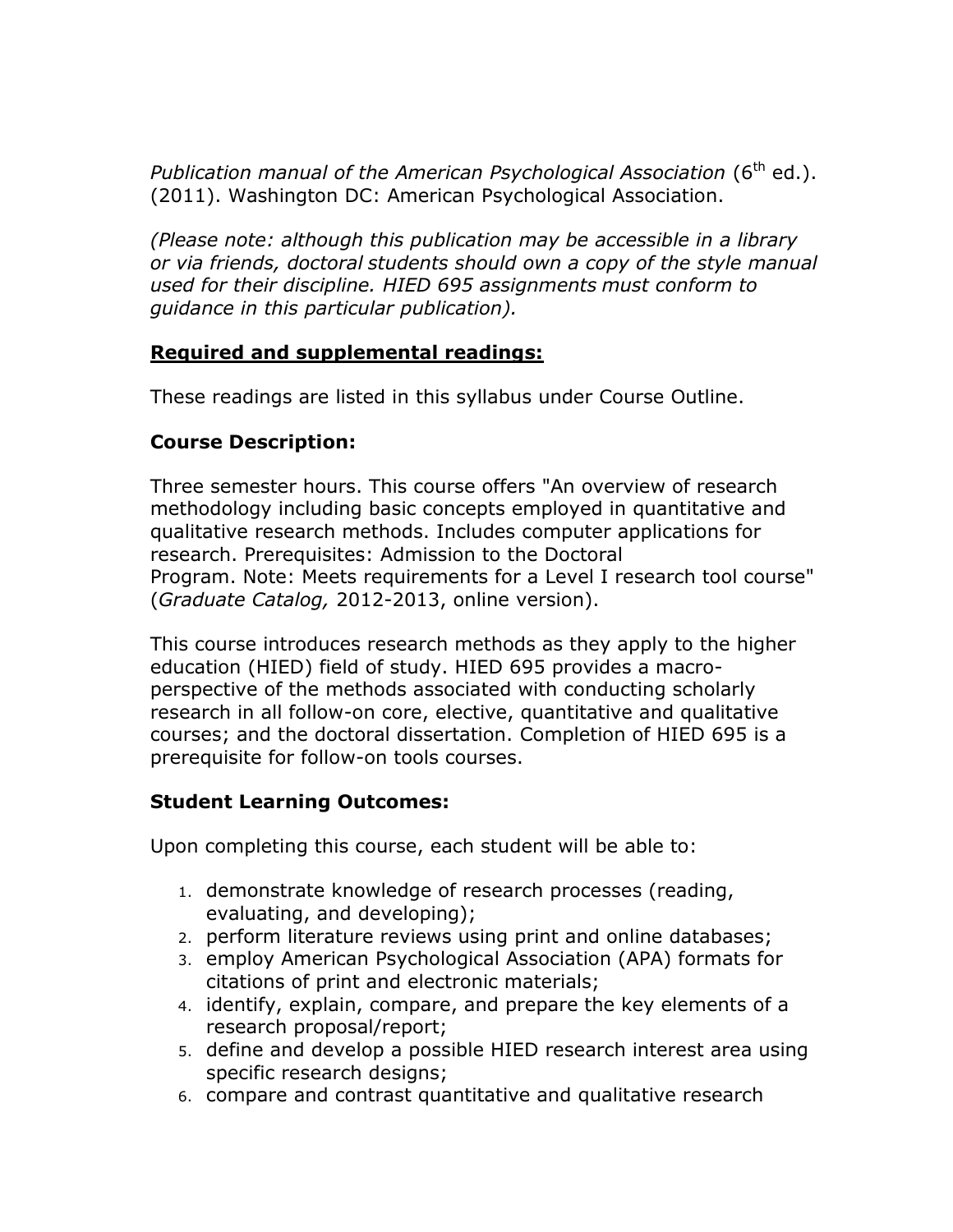paradigms, and explain the use of each in HIED research;

- 7. describe, compare, and contrast descriptive and inferential statistics, and provide examples of their use in HIED research;
- 8. describe sampling methods, measurement scales and instruments, and appropriate uses of each;
- 9. explain the rationale for research ethics, and the importance of and local processes for Institutional Review Board (IRB) review; and
- 10. demonstrate how educational research contributes to the objectives of your doctoral program and to your specific career aspirations in HIED.

### **COURSE REQUIREMENTS**

#### **Instructional Methods/Activities/Assessments:**

#### **1. Literature Review (due electronically by noon Monday of week 9)and PowerPoint Presentation (due electronically by noon Monday of week 9): 300 points maximum available (200 points for the literature review and 100 points for the PowerPoint Presentation); 30% of final course grade.**

Course Learning Outcomes #1, 2, 3, 5, and 10: demonstrate knowledge of research processes (reading, evaluating, and developing); perform literature reviews using print and online databases; employ American Psychological Association (APA) formats for citations of print and electronic materials; define and develop a possible HIED research interest area using specific research designs; and demonstrate how educational research contributes to the objectives of your doctoral program and to your specific career aspirations in HIED.

About this assignment: This assignment requires students to conduct research into **a HIED-only area of interest,** improve skills as consumers of research, and hone their proficiency as scholarly writers by producing an abbreviated literature review. Literature reviews are vital to educational research and they serve as a key component of the doctoral dissertation (see Chapter 3 of the HIED 695 textbook- and various resources provided--for information about literature reviews). **Do not recycle work from another course.**

Assessment method: Grading for this assignment will focus on: 1)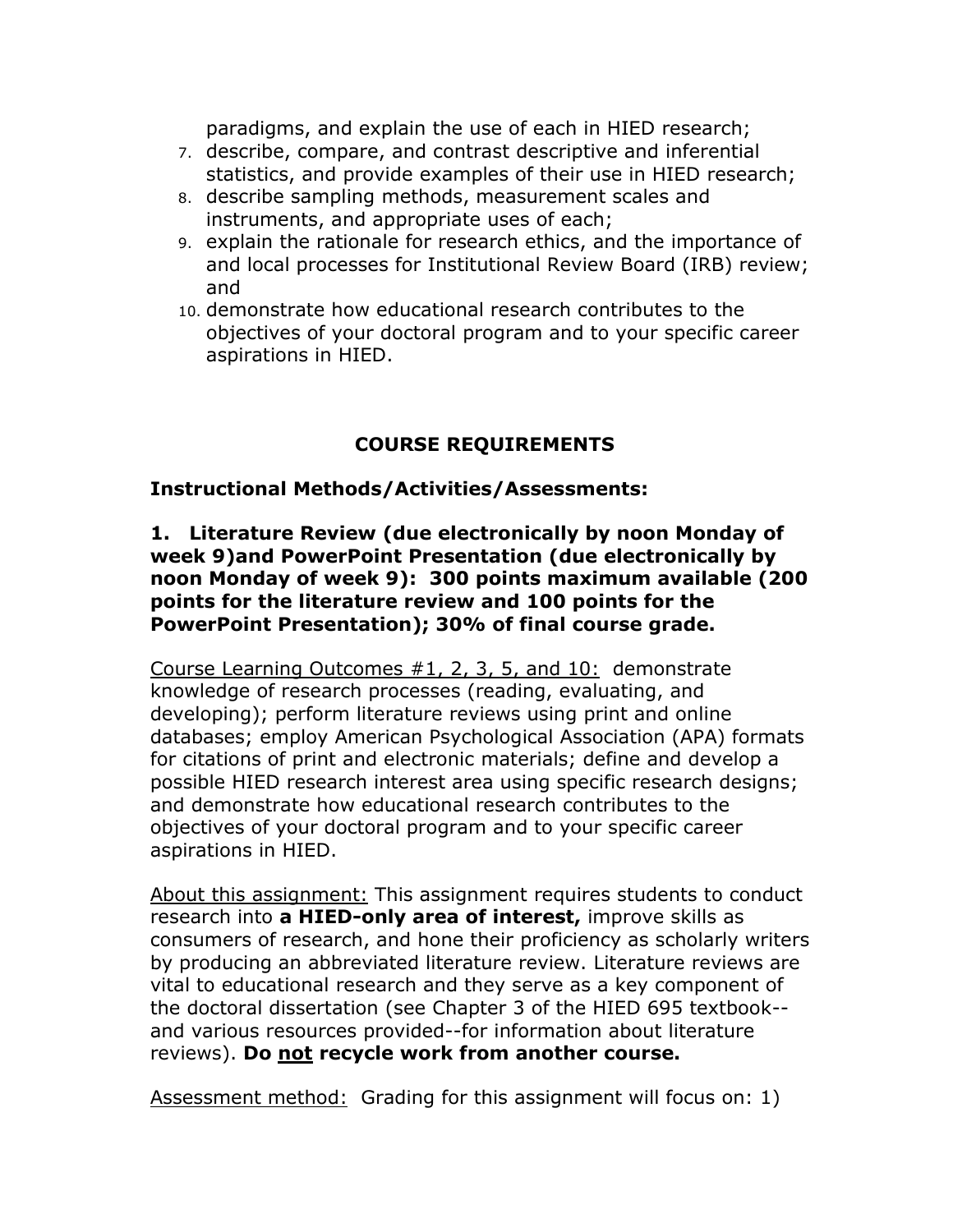how well the student satisfies the criteria shown in the previous paragraphs, 2) adherence to effective writing principles (including, but not limited to, the quality of the content, clarity of expression, consistency of style and format, and active voice), and 3) compliance with APA (6th ed.) criteria.

### **2. Five Content Comprehension Self-assessments (Quiz) over required reading from the textbook: 20 points maximum available per assessment for a total of 100 points for the course; 2% of course grade for each assessment (10% of final course grade).**

Course Learning Outcomes #1, 4, 6, 7, 8, and 10: demonstrate knowledge of research processes (reading, evaluating, and developing); identify, explain, compare, and prepare the key elements of a research proposal/report; compare and contrast quantitative and qualitative research paradigms, and explain the use of each in HIED research; describe, compare, and contrast descriptive and inferential statistics, and provide examples of their use in HIED research; describe sampling methods, measurement scales and instruments, and appropriate uses of each; and demonstrate how educational research contributes to the objectives of your doctoral program and to your specific career aspirations in HIED.

About this assignment: Each assessment requires students to read the assigned textbook readings and take the 20 question true/false quiz. The purpose of this assignment is to provide students with an opportunity to assess comprehension of material, the terminology, and key concepts presented in the textbook. Students will have three hours to complete each quiz.

Assessment method: Grading for this assignment will focus on comprehension of key points presented in the textbook.

#### **3. Five Weekly Activity assignments: 100 points maximum available per assignment for a total of 500 points maximum available for the course; 10% of course grade for each assignment (50% of final course grade). Please note: week 7 has two assignments each worth 100 points.**

Course Learning Outcomes #1, 2, 3, 4, 5, 6, 7, 8, and 9: demonstrate knowledge of research processes (reading, evaluating, and developing); perform literature reviews using print and online databases; employ American Psychological Association (APA) formats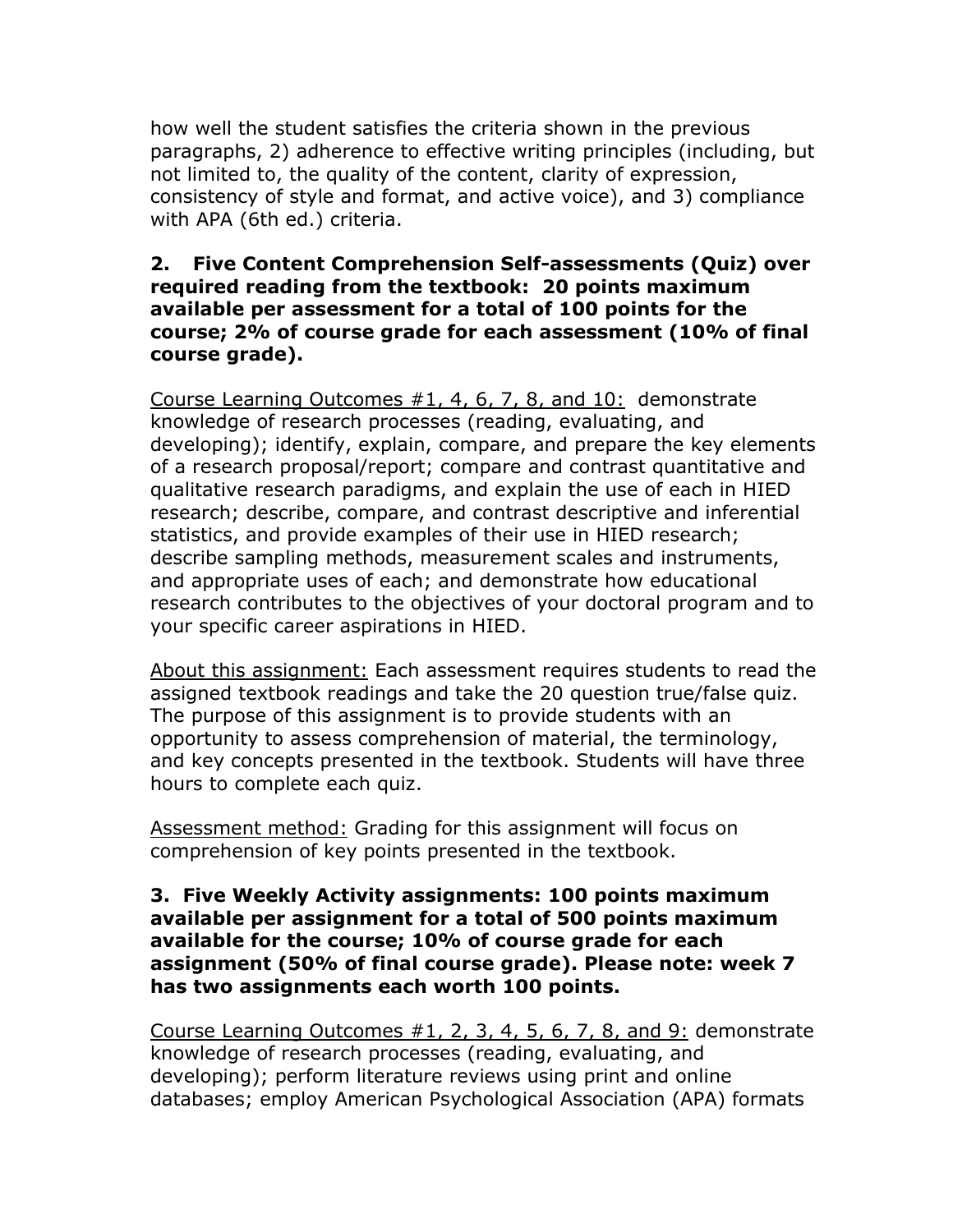for citations of print and electronic materials; identify, explain, compare, and prepare the key elements of a research proposal/report; define and develop a possible HIED research interest area using specific research designs; compare and contrast quantitative and qualitative research paradigms, and explain the use of each (and both simultaneously) in HIED research; describe, compare, and contrast descriptive and inferential statistics, and provide examples of their use in HIED research; describe sampling methods, measurement scales and instruments, and appropriate uses of each; and explain the rationale for research ethics, and the importance of and local processes for Institutional Review Board (IRB) review.

About this assignment: This assignment requires students to prepare a written response according to the individual assignment. Students will use Times New Roman 12-point font for this portion of the assignment. This format requires 1-inch margins on the top, bottom, and sides of each typed page, and **full compliance with APA (5th ed.) guidelines. Do not recycle work from another course.**

Assessment method: Grading for this assignment will be determine to the quality of the written assignment.

### 4. **Class participation: 100 points maximum available; 10% of final course grade.**

Course Learning Outcomes #1, 9, and 10: demonstrate knowledge of research processes (reading, evaluating, and developing); explain the rationale for research ethics, and the importance of and local processes for Institutional Review Board (IRB) review; and demonstrate how educational research contributes to the objectives of your doctoral program and to your specific career aspirations in HIED.

About this assignment: The instructor expects doctoral students to be prepared for class. Reading and synthesizing all assigned materials are essential, if HIED 695 class meetings are to benefit from active and vibrant online discussions. These discussions can serve as a mechanism for learning new materials, as a forum for integrating and evaluating professional experiences, and as a laboratory for analyzing personal preferences with regard to newfound ideas, concepts, and practices. These discussions can also enhance verbal communication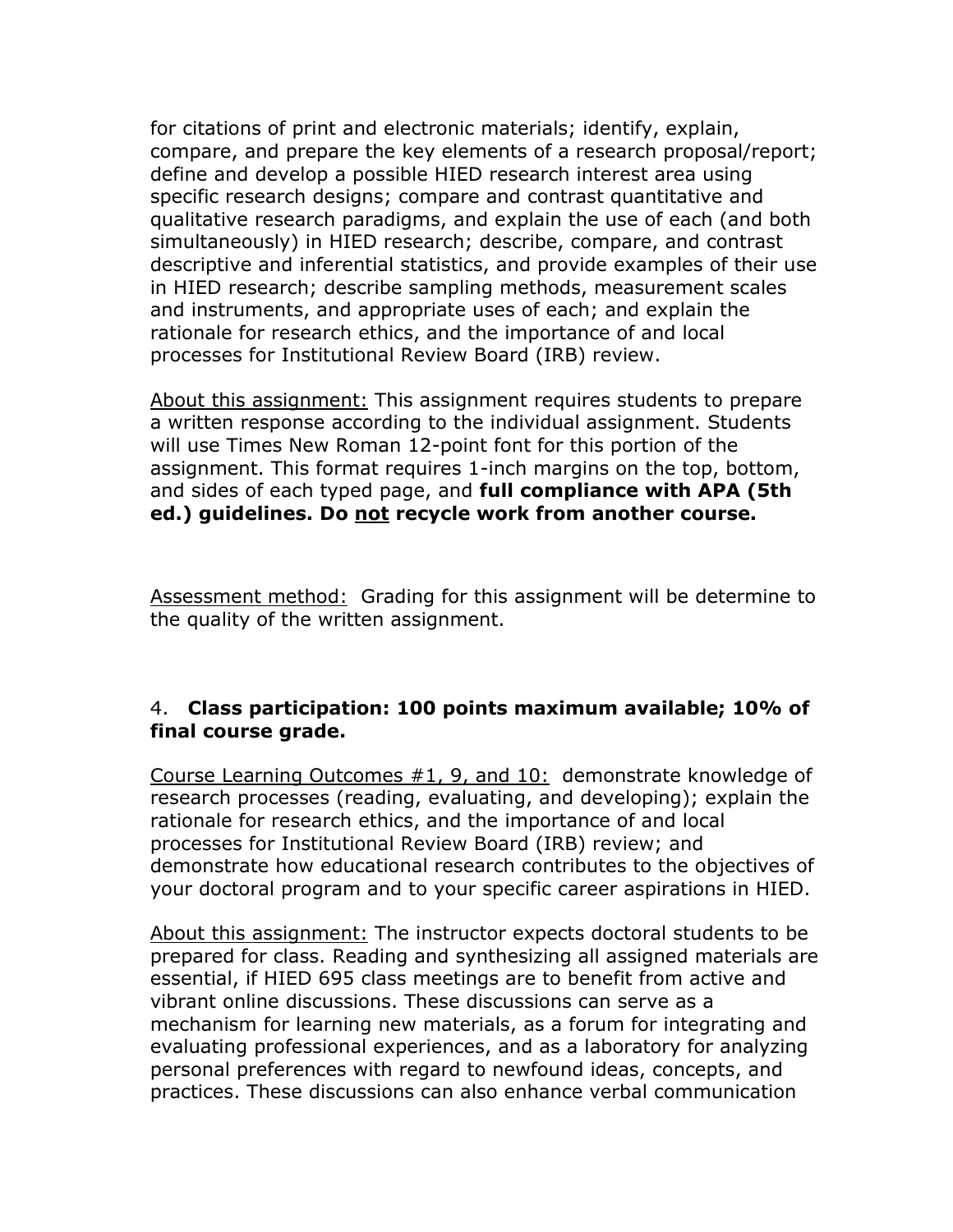skills. Class participation does not mean discussing "simply for the sake of saying something."

Assessment method: The instructor will consider how well each student:

- Contributes interesting, insightful comments, to include serving as a "catalyst" for the initiation of classroom discussions
- Demonstrates an in-depth familiarity with the assigned readings for each class meeting
- Presents good examples of the concepts being discussed
- Effectively/efficiently builds on the comments of others
- Raises good questions
- Senses one's own participation level and, when necessary, increases or decreases it
- Senses the emotional impact of one's statements
- Comprehends and responds appropriately to others' comments
- Participates in all class discussions
- Submits all class assignments on time

### **Grading:**

Each assignment in HIED 695 will receive a numerical grade based on a 1000-point scale. End-of-course letter grades will follow these ranges:

900 or better equals: A

800-899 equals: B

700-799 equals: C

600-699 equals: D

less than 600 equals: F

900 + Points = Work is thorough, original, insightful, and of a doctoral level and quality. Student demonstrated complete understanding of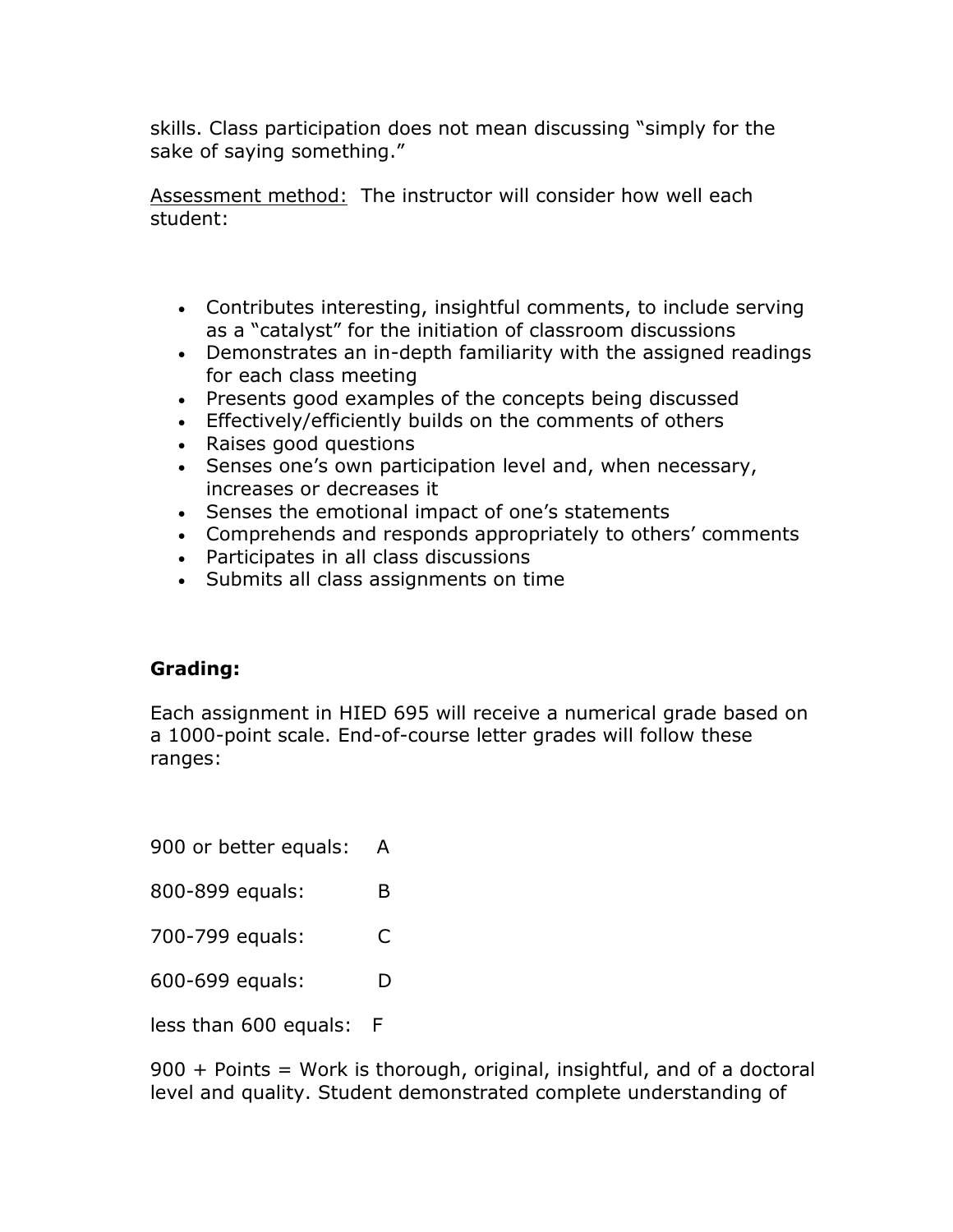course issues, a high level of analytical skills, clearly and resourcefully presentation with negligible errors in mechanics (grammar, citation and source referencing according to APA guidelines from an extensive and wide range of quality sources).

800-899 Points = Work is thorough, of a level that meets expectations, and of a doctoral student that is acceptable and appropriate. Student demonstrated a sound understanding of course issues, good analysis, and a clearly/neatly presentation with narrow errors in mechanics (grammar, citation, and source referencing consistent APA guidelines from a good range of sources).

700-799 Points = Work is generally thorough, late (with instructor permission/approval) and/or of a level that only partially meets expectations of a doctoral level and quality. Student demonstrated conflicting or surface understanding of course issues with insufficient analysis and significant errors in mechanics (grammar, citation, and referencing from inadequate and/or mixed quality sources according to APA guidelines).

600-699 Points = Work is incomplete, late, and/or not of a doctoral level and quality. Student demonstrated insufficient understanding of course issues, analysis, and/or substantial mechanical errors (grammatical, citation, and referencing according to APA guidelines drawn from few, if any, low-quality sources).

Less Than 600 Points = Major assignments are missing, incomplete, or excessively late without permission of instructor and/or demonstrates lack of effort and/or lack of understanding of core course objectives.

#### **TECHNOLOGY REQUIREMENTS**

HIED 695 is an online class; therefore, students must have Internet access and a basic understanding of the *eCollege* learning platform. The instructor relies almost exclusively on e-mail when communicating with class members; therefore, student access to the Internet is a must. Internet access to the Gee Library web site is also critical for researching primary and secondary sources used in the class.

#### **COMMUNICATION AND SUPPORT**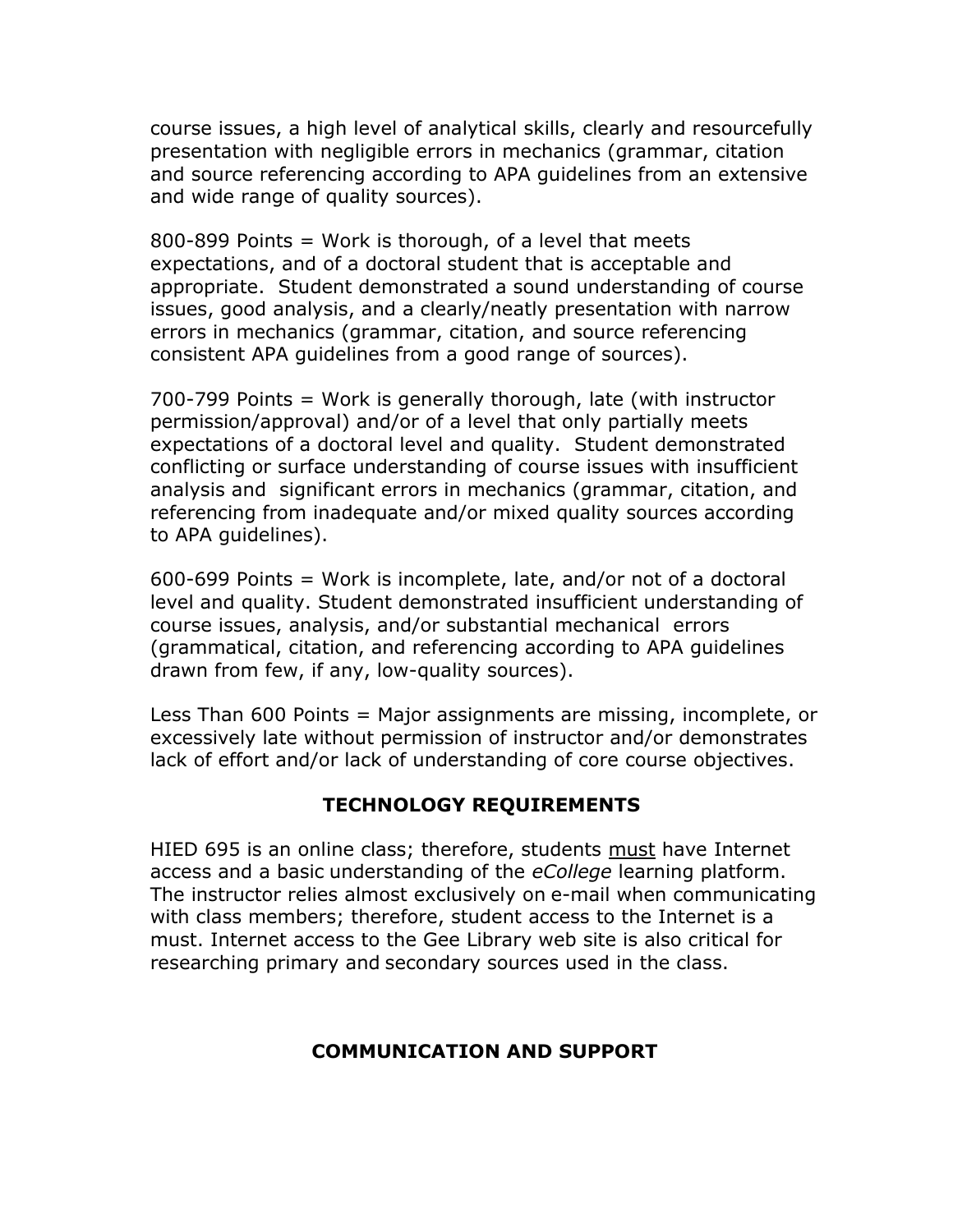#### **Interaction with Instructor Statement:**

E-mail will serve as the primary method for out-of-class communications between the instructor and students. Therefore, students should check their university (myLeo) or other preferred

e-mail account at least once daily. The instructor will attempt to answer each student-generated message within 48 hours of its dispatch.

#### **COURSE AND UNIVERSITY PROCEDURES/POLICIES**

#### **Course-Specific Procedures:**

1. Academic Honesty Policy. "Graduate students at Texas A&M-Commerce are expected to maintain high standards of integrity and honesty in all their scholastic work" (*Graduate Catalog, 2012- 2013,* online version). Integrity in an academic setting involves the pursuit of scholarly activities free from fraud and deception. Academic dishonesty includes, but is not limited to, cheating, plagiarizing, fabricating information or sources, facilitating acts of dishonesty by others, having unauthorized possession of examinations, submitting the work of another person or work previously used in another class, or tampering with the academic work of other students.

Each student is responsible for reading and complying with the academic honesty policy listed in the graduate catalog. **The instructor will treat each submitted work as an original effort by the student (i.e., a unique and properly cited work created solely for HIED 695, versus something "recycled" from another course or used without proper attribution to the rightful author).** Questions regarding this policy should be directed to the instructor **before** any work is submitted for grading.

2. Self-assessment Policy. Any in-class self-assessment used in HIED 695 will consist of True/False questions. These will be open-book assessments.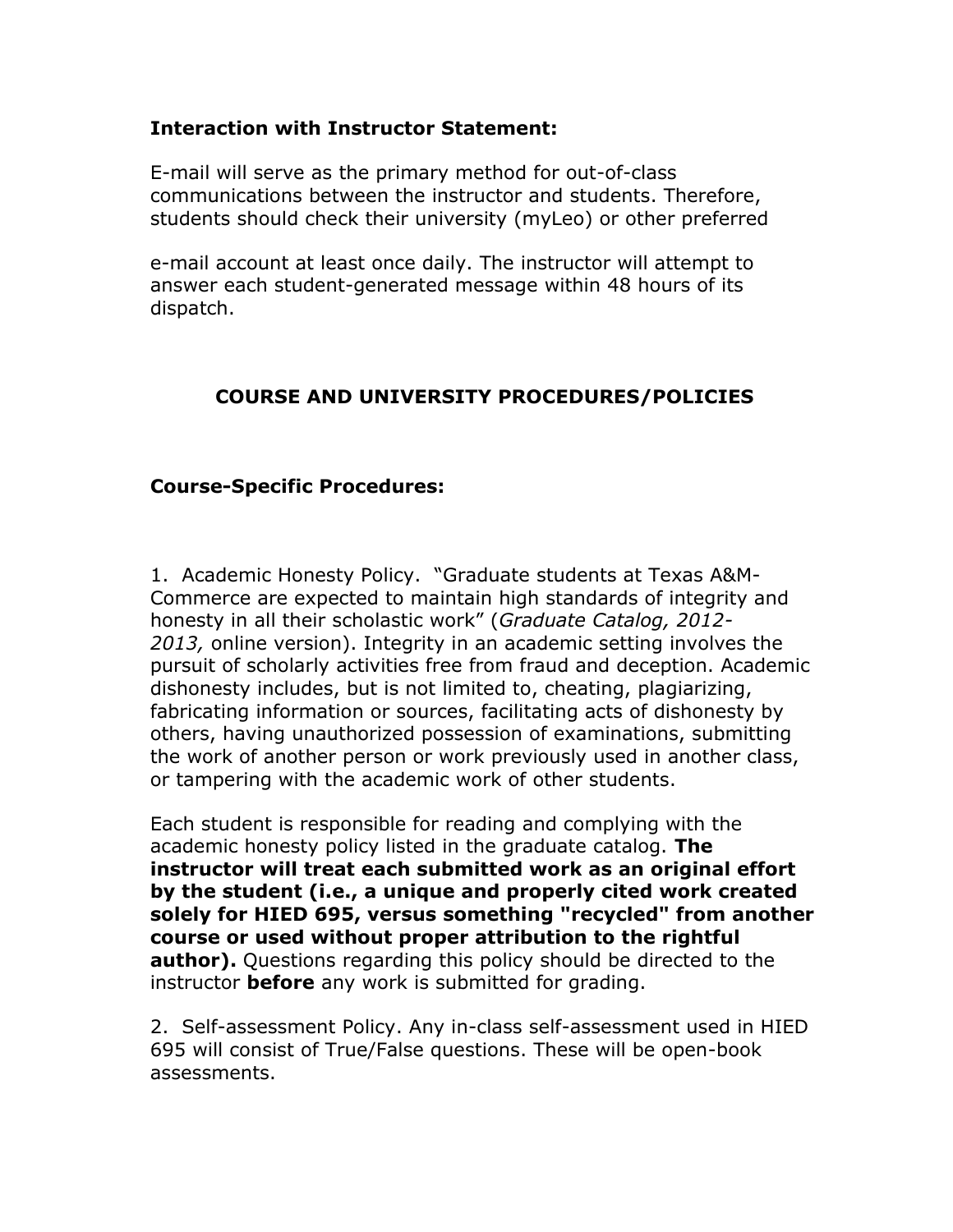3. Attendance Policy. Absences detract from learning and are unfair to students participating in all class activities. Although illnesses, emergencies, and work-related issues occur occasionally, instructors should not decide what constitutes an "approved" absence. Therefore, the instructor will treat any absence--regardless of the reason--as an absence. **Students planning to miss multiple class activities should not take HIED 695. After the second absence (defined here as the failure to log in AND participate in ANY two online weeks), the instructor will lower the end-of-course grade by one-half of a letter grade. Each subsequent absence (failing to log in AND participate in an online week) will result in a similar reduction. Students that do NOT understand** the attendance policy for HIED 695 **should visit with the instructor . . . for a clarification BEFORE any absence occurs.**

4. Assignment Policy. Information regarding assignments (e.g., grading criteria and weights, formatting, etc.) is found in this syllabus.

#### 5. Late Work Policy. **The instructor will not accept a late writing assignment. Therefore, please plan ahead.**

6. Drop Policy. The instructor reserves the right to drop a student for excessive absences. As a common courtesy, please contact the instructor before starting the formal process for dropping HIED 695.

7. Extra Credit Policy. Extra credit is not available in HIED 695.

#### 8. Policy for Issuing an Incomplete. **Requests for an "Incomplete" to compensate for the personal mismanagement of class assignments (e.g., poor planning, scheduling mishaps, substandard performance, competing priorities, lack of understanding, etc.) will not be supported.**

9. Administrative Withdrawal Policy. As a common courtesy, please contact the instructor before starting the formal process for withdrawing from the institution.

10. Change Policy. The instructor reserves the right to change any information in this syllabus, should the need arise.

### **University-Specific Procedures:**

1. Americans with Disabilities Act (ADA) Statement. The ADA is a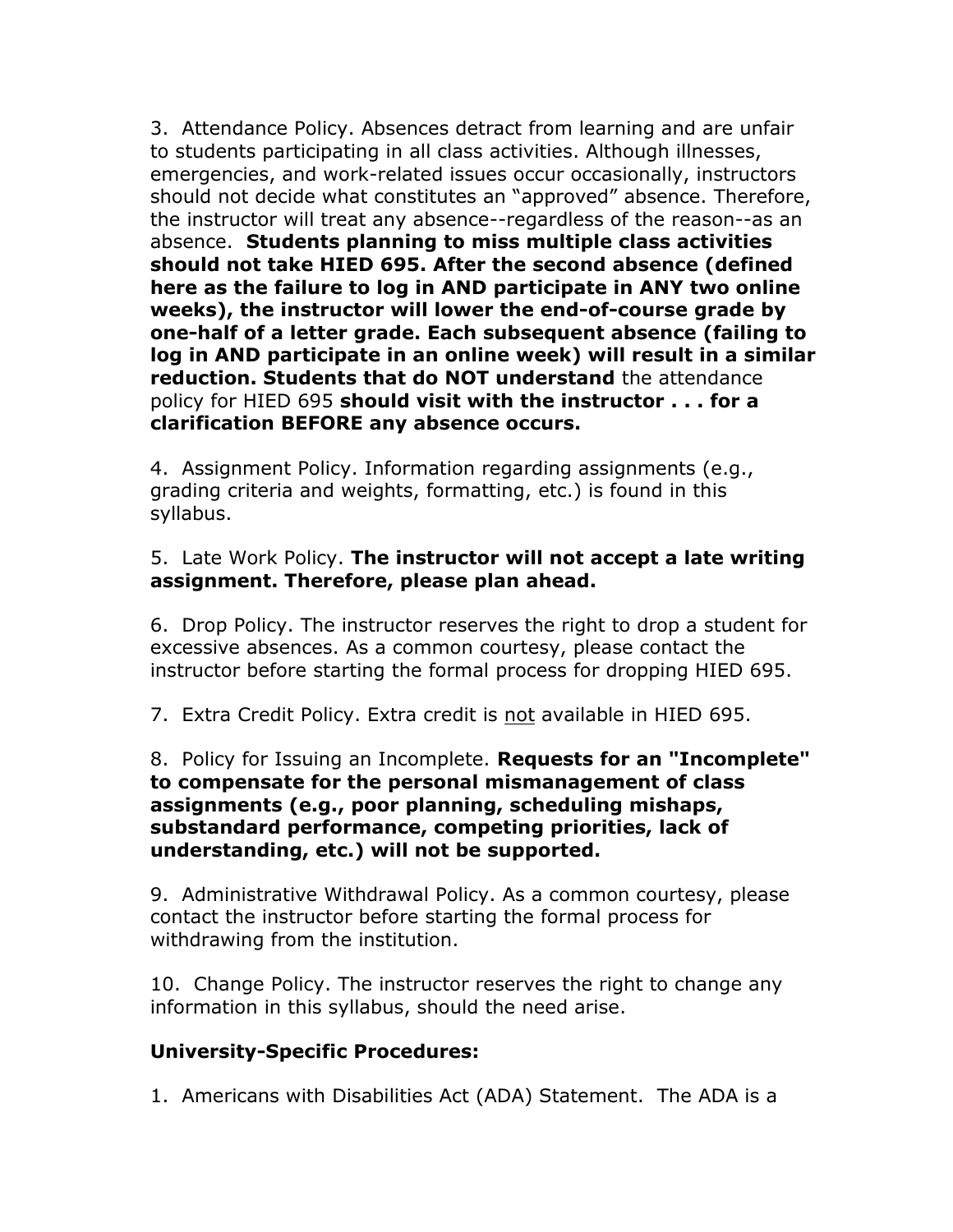federal anti-discrimination statute that provides comprehensive civil rights protection for persons with disabilities. Among other things, this legislation requires that all students with disabilities be guaranteed a learning environment that provides for reasonable accommodation of their disabilities. If you have a disability requiring an accommodation, please contact:

### **Office of Student Disability Resources and Services**

### **Texas A&M University-Commerce**

## **Gee Library 132**

## **Phone (903) 886-5150 or (903) 886-5835**

## **Fax (903) 468-8148**

[StudentDisabilityServices@tamu-commerce.edu](mailto:StudentDisabilityServices@tamu-commerce.edu)

**[Student Disability Resources & Services](http://web.tamu-commerce.edu/studentLife/campusServices/studentDisabilityResourcesAndServices/)** 

2. Classroom Civility Policy. "Students are expected to conduct themselves at all times in a manner that does not disrupt teaching or learning" (*Student Guidebook, 2008-2009,* p. 26, online version).

### **CHECK OUT THESE RESOURCES BEFORE GETTING STARTED IN THE COURSE**:

| APA course   | http://www.apa.org/education/ce/4210701.aspx \$80                                                                                              |
|--------------|------------------------------------------------------------------------------------------------------------------------------------------------|
|              | https://owl.english.purdue.edu/owl/resource/560/01/ --<br>everything you need to know in manageable chunks, by topic                           |
|              | https://owl.english.purdue.edu/owl/resource/560/24/--APA<br>6 <sup>th</sup> edition changes                                                    |
|              | https://karenbrooks.wikispaces.com/file/view/APA+6th+Edit<br><u>ion+Tutorial+from+Purdue+Owl.pdf</u> -Ppt on APA formatting<br>and style       |
| Plagiarism   | http://www.youtube.com/watch?v=EF5eFeJMplA<br>https://owl.english.purdue.edu/owl/resource/589/1/<br>http://www.youtube.com/watch?v=9z3EHIoa9HI |
| Paraphrasing | http://www.youtube.com/watch?v=sgMJ16WUEPg *basic but                                                                                          |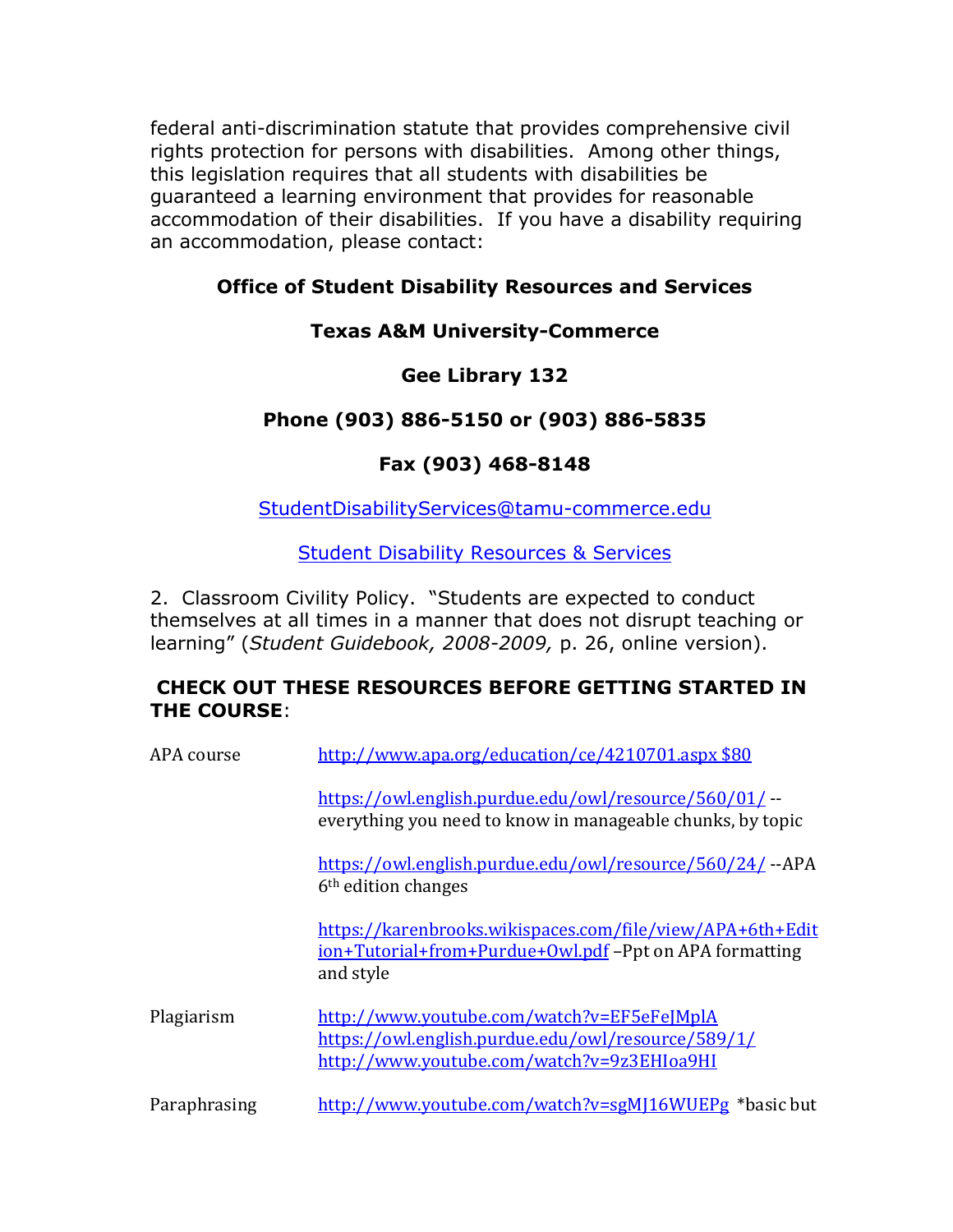helpful (8 mins)

<http://www.youtube.com/watch?v=nSGzuxbdheI>

<https://owl.english.purdue.edu/owl/resource/619/1/>

Citation Style

[https://owl.english.purdue.edu/media/pdf/20110928111055\\_949.pdf](https://owl.english.purdue.edu/media/pdf/20110928111055_949.pdf)

# **COURSE OUTLINE/CALENDAR**

Please note: **the instructor reserves the right to change this schedule** of assignments **should the need arise.**

## **Week 1 - Introduction:**

- Getting Started: Download the Course Syllabus located in Doc Sharing. Then, go to the Student Lounge and introduce yourselves to your classmates.
- Reading Assignment: Chapter 1 and the Tuckman article.
- Weekly Activity: Content Comprehension Self-assessment (Quiz).
- Discussion Board: Discuss what did/did not surprise you about the Tuckman article with your classmates.
- Looking Ahead: Prepare a literature review (10 to 12 pages in length) and PowerPoint Presentation on a topic of interest to you. Literature Review submitted in the Dropbox and Powerpoint Presentation to be uploaded in Doc Sharing during the last week.

## **Week 2 - Selecting a Problem and Reviewing the Literature:**

- Reading Assignment: Chapter 2, Chapter 3, and Good article.
- Weekly Activity: Go to the Competency Test Exercises on pages 39-40 and 64-65. Select five question from each chapter to complete (for a total of 10 questions to be submitted).
- Discussion Board: Discuss five things you learned about from the Good article with your classmates.
- Looking Ahead: Continue working on your literature review and presentation (PowerPoint) on a topic of interest to you to be submitted during the last week. This week be sure to submit your topic idea for approval.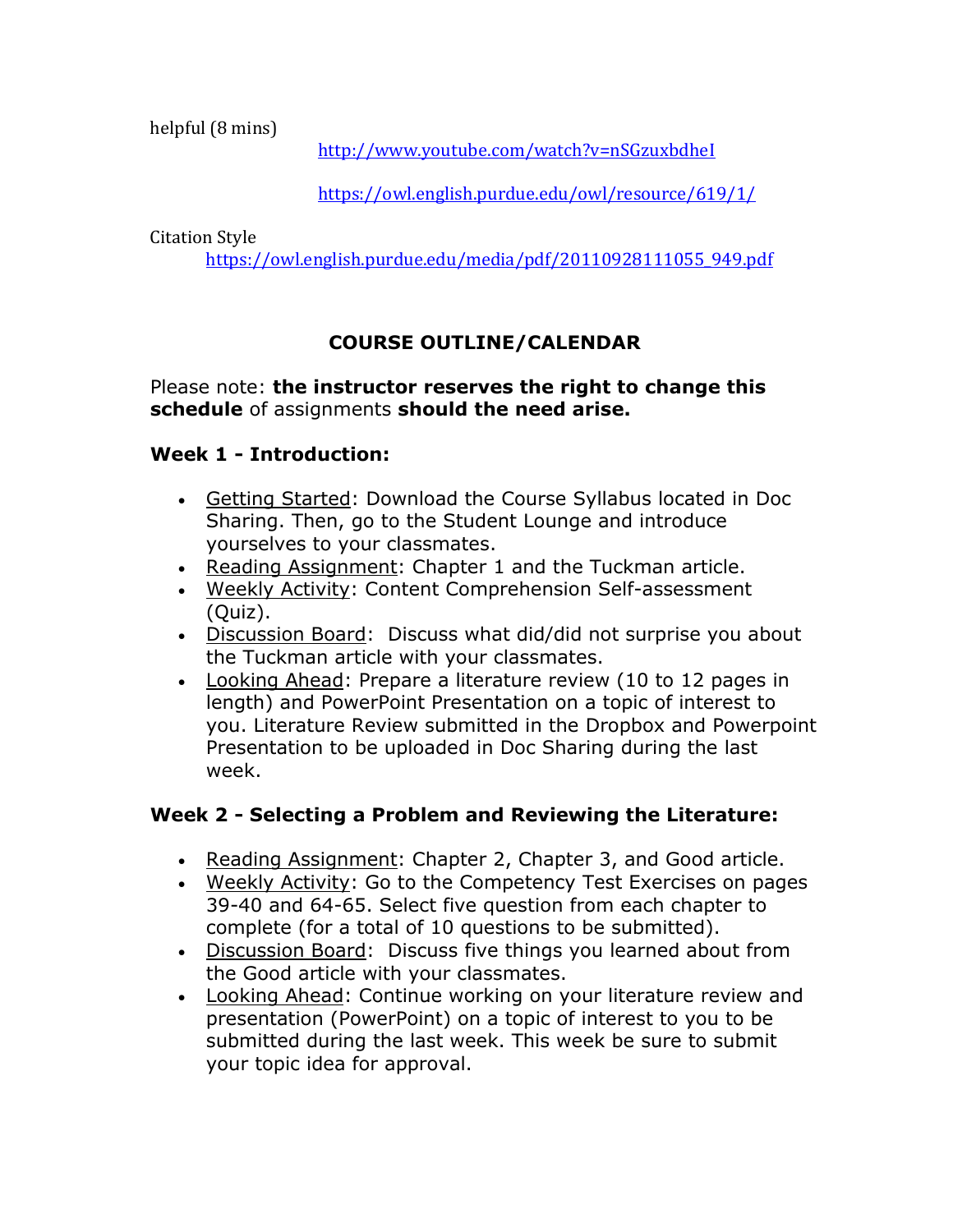### **Week 3 - Identifying and Labeling Variables, Constructing Hypotheses and Meta-Analyses, and Constructing Operational Definitions of Variables:**

- Reading Assignment: Chapter 4, Chapter 5, Chapter 6, and Allua and Thompson article.
- Weekly Activity: Content Comprehension Self-assessment (Quiz).
- Discussion Board: Discuss the steps in hypothesis testing from the Allua and Thompson article with your classmates.
- Looking Ahead: Continue working on your literature review and presentation (PowerPoint) on a topic of interest to you to be submitted during the last week. Once you have received approval on your topic begin your lit review.

### **Week 4 - Types of Research:**

- Reading Assignment: Chapter 7, Chapter 8, and Lindell and Ding.
- Weekly Activity: Content Comprehension Self-assessment (Quiz).
- Discussion Board: Discuss the ongoing validity process from the Lindell and Ding article with your classmates.
- Looking Ahead: Continue working on your literature review and presentation (PowerPoint) to be submitted during the last week.

## **Week 5 - Types of Research (Continued):**

- Reading Assignment: Chapter 9, Chapter 10, and the Atkinson and Nevill article.
- Weekly Activity: Content Comprehension Self-assessment (Quiz).
- Discussion Board: Discuss the test-retest reliability from the Atkinson and Nevill article with your classmates.
- Looking Ahead: Continue working on your literature review and presentation (PowerPoint) to be submitted during the last week.

## **Week 6 - Types of Research (Continued):**

- Reading Assignment: Chapter 11 and the Gregori and Baltar article.
- Weekly Activity: Select three research methods from Chapters 7-11 to locate articles in the library (Library Search Techniques to the left under Week 1) and in 2-3 pages (per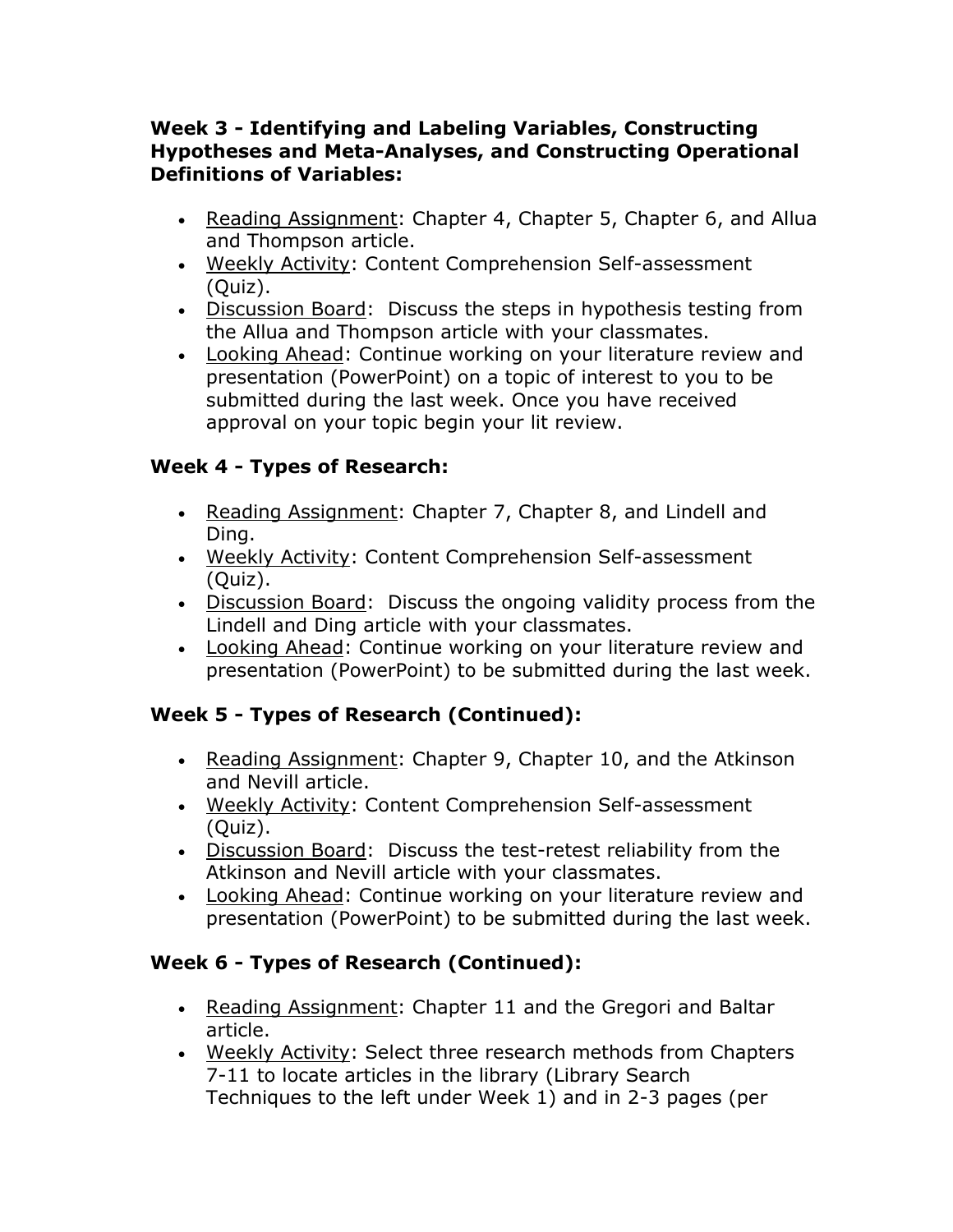method) critique each methodology.

- Discussion Board: Discuss the five ideas presented from the Gregori and Baltar article with your classmates.
- Looking Ahead: Continue working on your literature review and presentation (PowerPoint) to be submitted during the last week.

## **Week 7 - Concluding Steps of Research:**

- Reading Assignment: Chapter 12, Chapter 13, and Snyder.
- Weekly Activity: This assignment as two parts. The first part is to design a quantitative and a qualitative study (3-4 pages each) of interest to you. Include in your design of each study (if appropriate) an introduction to the problem, the problem statement, purpose, research question(s), hypotheses, and methodology. Students will use Times New Roman 12-point font for each design. The format will include 1-inch margins on the top, bottom, and sides, and **fully comply with APA (6th ed.) guidelines.** This part of the assignment is worth 100 points and must be submitted in the Dropbox for week 7 by noon, Monday. You are also asked to complete the TAMUC Institutional Review Board (IRB) Protocol Form based on your Research Plan for either your qualitative or quantitative study (your are not required to complete an IRB on both studies). It is important for students to become familiar with the TAMUC Institutional Review Board (IRB) Protocol Form. Each doctoral candidate will have to complete the form and receive approval prior to defending his or her dissertation. The form can be downloaded from the Graduate

School (http://www.tamuc.edu/academics/graduateSchool/grad uateForms.aspx) and is also provided to the left. This part of the assignment is also worth 100 points and must be submitted in the Dropbox for week 9 by noon Monday of the last week of the semester.

- Discussion Board: Discuss the methodology used in the study from the Snyderarticle with your classmates.
- Looking Ahead: Continue working on your literature review and presentation (PowerPoint) to be submitted during the last week.

## **Week 8 - Additional Approaches:**

- Reading Assignment: Chapter 14, Chapter 15, Chapter 16 and Mahami and Molki article.
- Weekly Activity: Content Comprehension Self-assessment (Quiz).